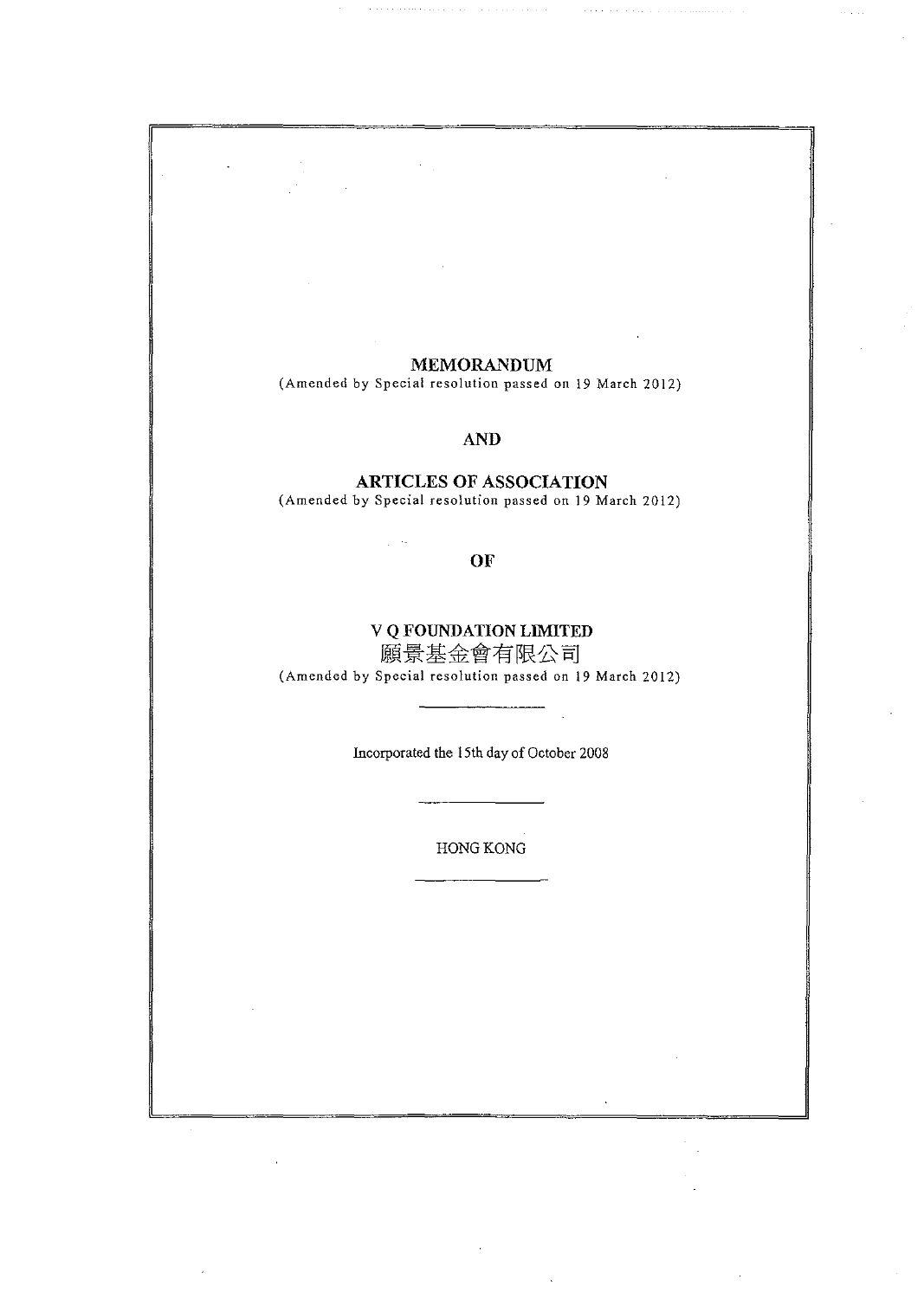#### THE COMPANIES ORDINANCE (CHAPTER 32)

Company Limited by Guarantee And Not Having A Share Capital

MEMORANDUM OF ASSOCIATION (Amended by Special resolution passed on 19 March 2012)

OF

**V Q FOUNDATION LIMITED** 願景基金會有限公司

- 1. The name of the Company is "V Q FOUNDATION LIMITED 願景基金會有限公司" (hereinafter referred to as "the Foundation"). (Amended on 19/3/2012)
- 2. The Registered Office of the Foundation will be situated in Hong Kong.
- 3. The objects for which the Foundation is established are:-
	- (a) For the advancement of education particularly for children's personal development, to help children in Hong Kong to set an object of pursuit, to strive for the object and to assist them becoming responsible citizens and making valuable contributions to the society when they grow up. (Amended on 19/3/2012)
	- (b) to improve the physical and mental well being of children in Hong Kong, especially in the event of hardship of life or natural disasters.
	- (c) To enhance the physical, intellectual and moral development of children in Hong Kong.
	- (d) To encourage children in Hong Kong to use their spare time to learn and understand the society, and to serve to community and to improve their potential ability to think independently and to make value judgments.
	- (e) To promote harmonious relationship amongst children, their peer group, and their family members in Hong Kong, with emphasis for children to develop a proper sense of appreciation.
	- (f) To promote art, cultural and physical training programs for children in Hong Kong.

1

(g) To encourage children in Hong Kong to be aware of their responsibilities and obligations and Chinese citizens.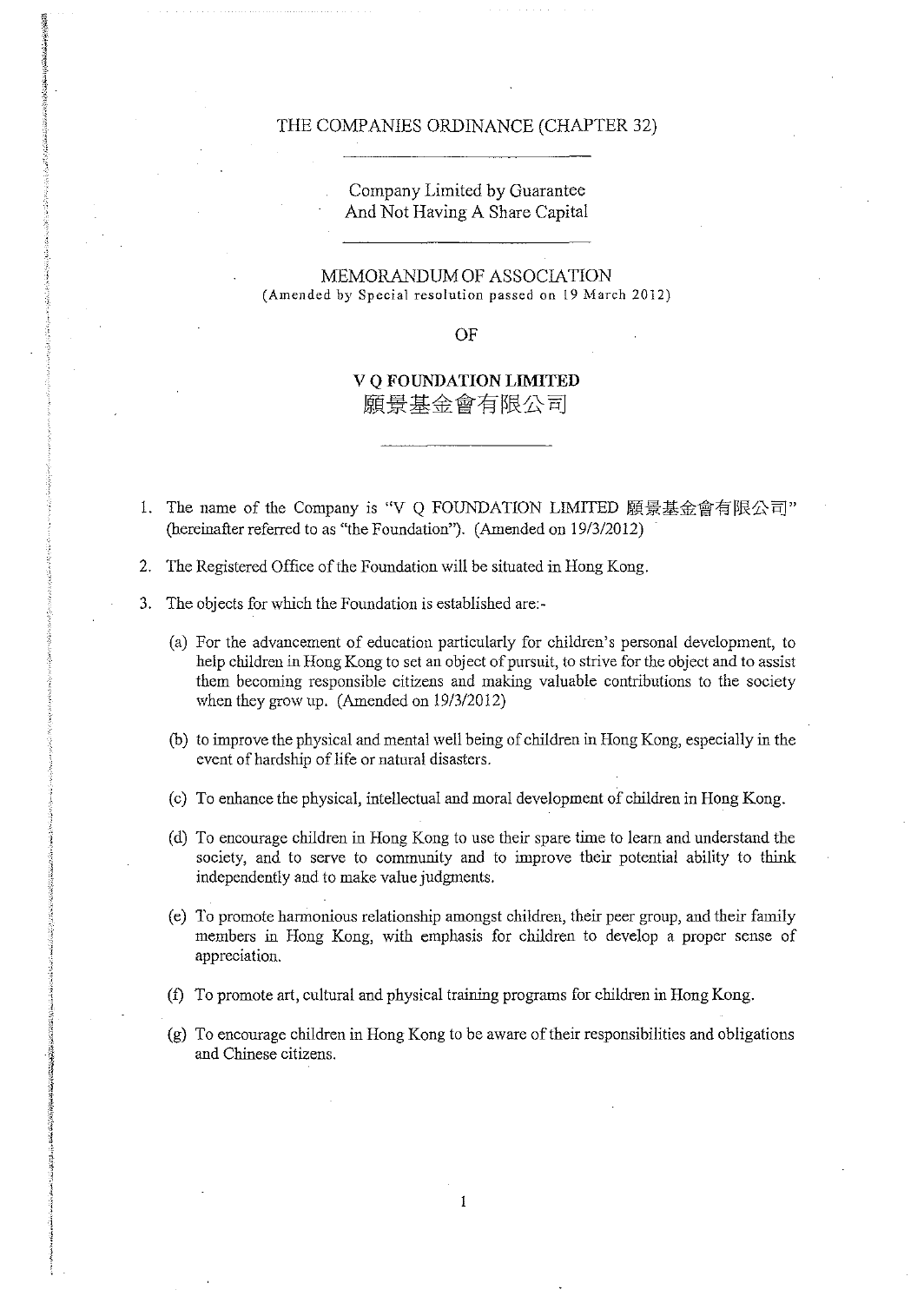- (h) In furtherance of the objects of the Foundation, to develop and maintain friendly contacts and co-operation with any bodies concerning children works or programs in Hong Kong and in any part of the world. (Amended on 19/3/2012)
- (i) In furtherance of the objects of the Foundation bi1t not otherwise and on a non-profit making basis, to run any education programs, campaigns, competitions, quests, training camps, study tours, youth and student exchange programs and other general activities for children in Hong Kong. (Amended on 19/3/2012)
- G) In furtherance of the objects of the Foundation, to establish a fund ("the Fund") the use of which shall be to offer monetary subsidy or award to applicants who wish to pursue further studies or research in the areas of science, technology, law, art, literature and education.
- (k) To promote the welfare of aged persons and to establish, carry on and maintain at any place or places in Hong Kong for aged persons and to provide them with all necessary and proper clothing, board, lodging, medicine and surgical attendance, appliances, nursing and comforts. (Amended on 19/3/2012)
- (1) Subject to Clause 4 hereof, to hire and employ all classes of persons (including, without limitation, lawyers, accountants, architects and surveyors) considered necessary for the purposes of the Foundation and to pay to them in return for services rendered to the Foundation salaries, wages, gratuities, pensions and professional fees.
- (m) To lease, hire, ovln, acquire, occupy, use, equip, construct, pull down, develop, improve, maintain, and operate any building, school, classrooms, gymnasium, offices, auditorium, canteens and facilities of any kind in Hong Kong or elsewhere for furthering its objects in any way.
- (n) To seek from and make representations to the goverrunent of the Hong Kong Special Administrative Region ("the HKSAR Government") and other governments for the tenure or lease of any land, property or building for the use of the Foundation towards the promotion of its objects and to enter into any arrangements with the HKSAR Government and/or other governments or with any authority, supreme, municipal, local or otherwise that may be conductive to the Foundation's objects or to any of them, and to obtain from the HKSAR Government or other government or any such authority any rights, privileges and concessions which the Foundation may think it desirable to obtain and to carry out, exercise and comply with any such arrangements, rights, privileges and concessions.
- (o) To refrain from having any association with any political body or party in Hong Kong or elsewhere.
- (p) To purchases, take on lease, hire or otherwise acquire in any way equipment, plant, machinery, furniture, fixtures, fittings, chattels and goods of any nature or description necessary to enable the Foundation to fulfill its objects and to sell or otherwise dispose of the same. (Amended on 19/3/2012)
- ( q) Subject to Clause 4 hereof, to employ consultants, managers and other staff upon such terms as the Foundation shall deem necessary.
- (r) To prepare, print and publish any periodicals, books, circulars, leaflets or other literature which may be thought desirable of the promotion of the objects of the Foundation.
- (s) To make known by way of advertisement or in any other way the objects of the Foundation or any analogous activities, courses or projects which the Foundation may desire to sponsor or support.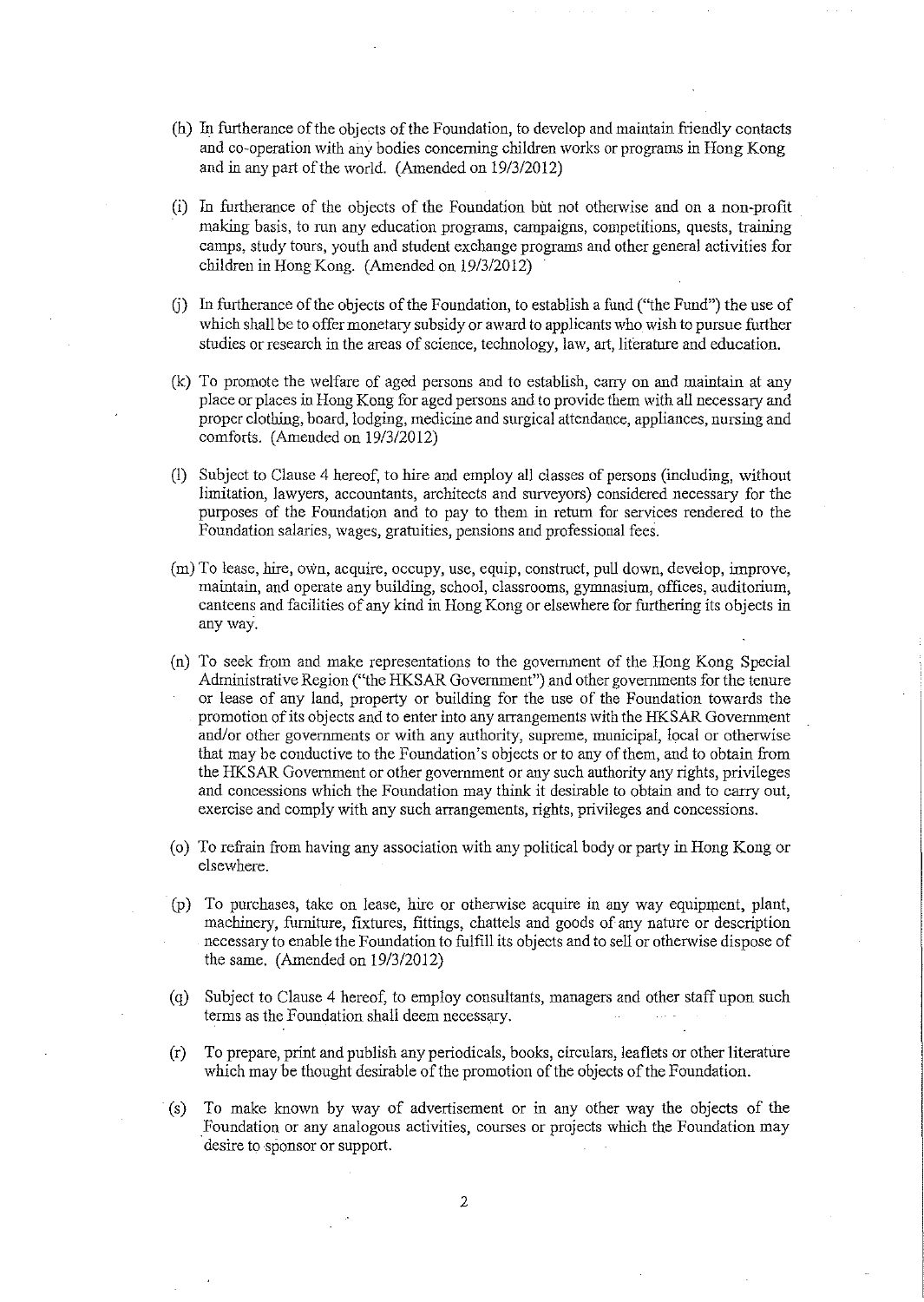- (t) To account for or to receive donations, subscriptions and other contributions towards the cost of the activities of the Foundation and generally to raise money for the objects of the Foupdation. (Amended on 19/3/2012)
- (n) To enter into any arrangements or contracts with any goverrnnents or authorities, municipal, local or otherwise or with any person or company that is conducive to the objects of the Foundation or any of them and to obtain from any such government or authority, person or company any rights, privileges or concessions which the Foundation any think desirable to obtain and to carry out exercise and comply with any such arrangements, contracts, rights, privileges and concessions. (amended on 19/3/2012)
- (v) To support and subscribe to any charitable body which could further the objects of the Foundation, provided that the recipients which are organizations shall prohibit the distribution of their income and property amongst their members to an extent at least as great as is imposed on the Foundation under or by virtue of Clause 4 hereof; subject to Clause 4 hereof, to give pensions, gratuities to any persons employed by the Foundation or to the wife, widow, children or other dependents of any employee or former employee of the Foundation; to make payments towards insurance; and to form and contribute provident funds for the benefit of any such persons. (amended on 19/3/2012)
- (w) To establish, promote or assist in establishing or promoting, to subscribe to or become a member of, to support or enter into partnership with, any charitable association or company whose objects are similar or substantially similar to the objects of the Foundation and whose governing instrument contains similar restrictions on the distribution of assets as are contained in Clauses 4 and 7 hereof and to advance money for charitable purposes in any way connected with the purpose of the Foundation or calculated to further its objects.
- $(x)$ . To invest and deal with the moneys and assets of the Foundation not immediately required upon in such securities and in such reasonable and prudent manner as may from time to time be determined by the Executive Committee members of the Foundation.
- (y) To acquire by purchase, subscription or otherwise and to hold for investment or otherwise and to use, sell, assign, transfer, mortgage, pledge or otherwise deal with or dispose of stocks, bonds or any other obligations or securities of any corporation or corporations, to merge or consolidate with any charitable institution having objects similar or substantially similar to the objects of the Foundation and whose governing instrument contains similar restrictions on the distribution of assets as are contained in Clauses 4 and 7 hereof in such manner as any be permitted by law.
- (z) To receive money and deposit or loan and borrow or raise money in such manner as the Foundation shall think fit, and in particular by the issue of debentures and to secure the repayment of any money borrowed, raised or owing by mortgage or charge upon all or any of the property or assets of the Foundation (both present and future), and also by a similar mortgage, charge or lien to secure and guarantee the performance by the Foundation of any obligation undertaken by the Foundation.
- (aa) To promote and assist financially or otherwise any charitable institution having objects substantially similar to the objects of the Foundation and which shall prohibit the distribution of its income and property among its members to an extent at least as great as is imposed upon the Foundation under or by virtue of Clauses 4 and 7 hereof.
- (bb) To repay or refund to personas who have advanced or subscribed money for the purpose of meeting the preliminary expenses of the formation of the Foundation.
- (cc) To draw, make, accept, endorse, discount, execute and issue bills of exchange, promissory notes, debentures and other negotiable or transferable instruments.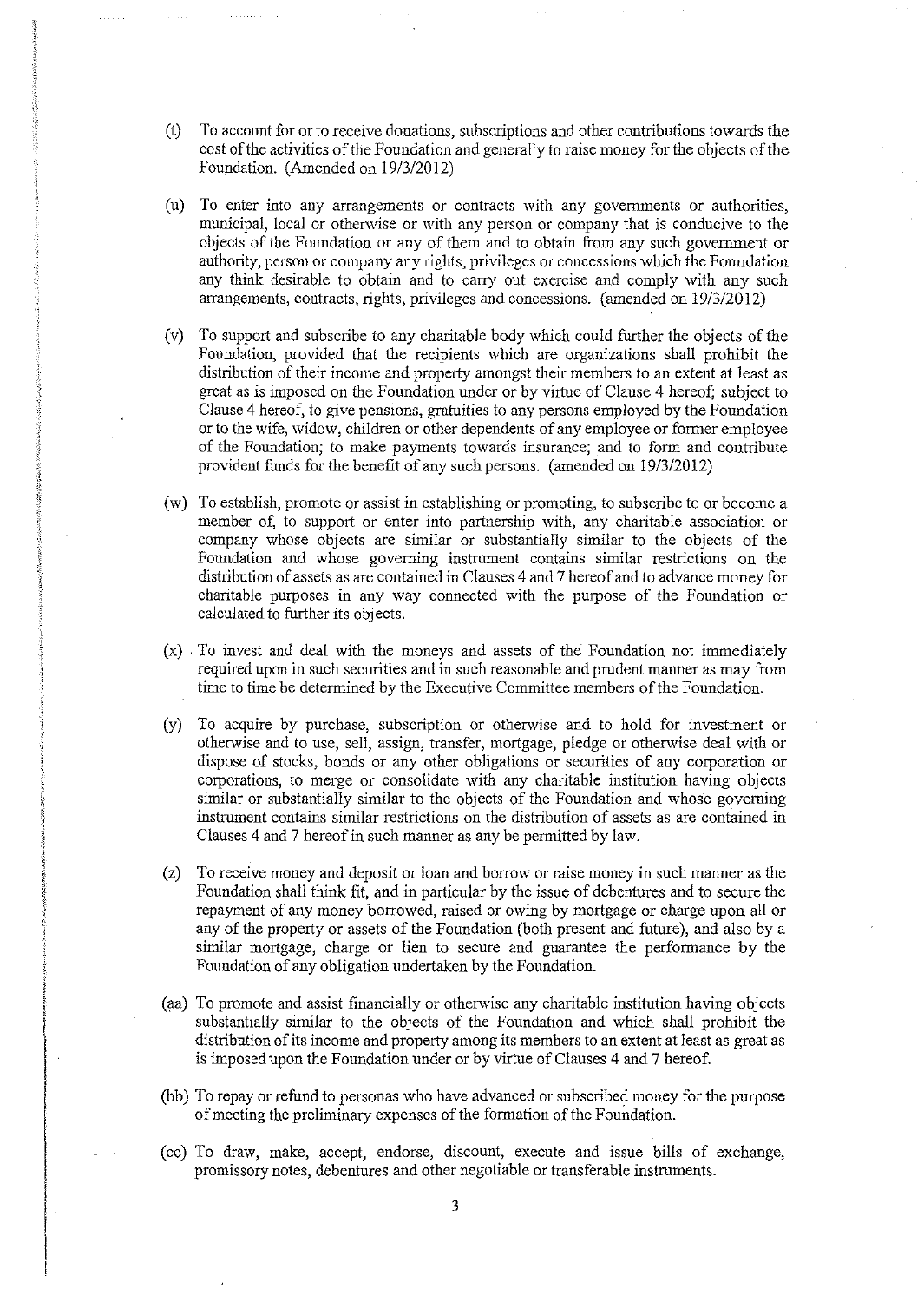- (dd) To obtain any Order of the Chief Executive of the Hong Kong Special Administrative Region, or of any Legislative Assembly or Committee or any Provisional or Other Order of any proper authority in the Hong Kong Special Administrative Region or elsewhere, for enabling the Foundation to carry out any of its objects into effect, or for dissolving the Foundation and reincorporating its members as a new company, for any of the objects specified in this Memorandum, or for effecting any modification in the Memorandum and Articles of Association of the Foundation. (Amended on 19/3/2012)
- (ee) To do all or any of the above lawful things in any part of the world, and as principal, agent, contractor, trustee or otherwise, and by or through trustees, agents or otherwise and either done or in conjunction with others.
- (ff) To establish and maintain a non-profit-making school or schools.
- (gg) to do all such lawful things as are incidental or conducive to the attairunent of the above objects or any of them.

Provided that:-

- (i) In case the Foundation shall take or hold any property which may be subject to any trust, the Foundation shall only deal with or invest the same in such manner as allowed by law, having regard to such trust.
- (ii) The objects of the Foundation shall not extend to the regulation of relations between workers and employers or organizations of workers and organizations of employers.
- (iii) The powers set forth in the Seventh Schedule of the Companies Ordinance (Cap.32) are hereby excluded.
- 4. (a) The income and property of the Foundation, whencesoever derived, shall be applied solely towards the promotion of the objects of the Foundation as set forth in this Memorandum of Association.
	- (b) Subject to (d) and (e) below, no portion of the income and property of the Foundation shall be paid or transferred directly or indirectly, by way of dividend, bonus, or otherwise howsoever, to the members of the Foundation.
	- ( c) No member of the Executive Committee or the governing body of the Foundation shall be appointed to any salaried office of the Foundation, or any office of the Foundation paid by fees and no remuneration or other benefit in money or money's worth (except as provided in (e) below) shall be given by the Foundation to any member of the Executive Committee or the governing body. (Amended on 19/3/2012)
	- ( d) Nothing herein shall prevent the payment, in good faith, by the Foundation of reasonable and proper remuneration to any officer or servant of the Foundation, or to any member of the Foundation not being a member of the Executive Committee or the governing body of the Foundation in return for any services actually rendered to the Foundation. (Amended on 19/3/2012)
	- (e) Nothing herein shall prevent the payment, in good faith, by the Foundation:-
		- (i) to any member of the Executive Committee of out-of-pocket expenses to be incurred in discharging his/her duties as a member of the Executive Committee including, without limitation, traveling expenses;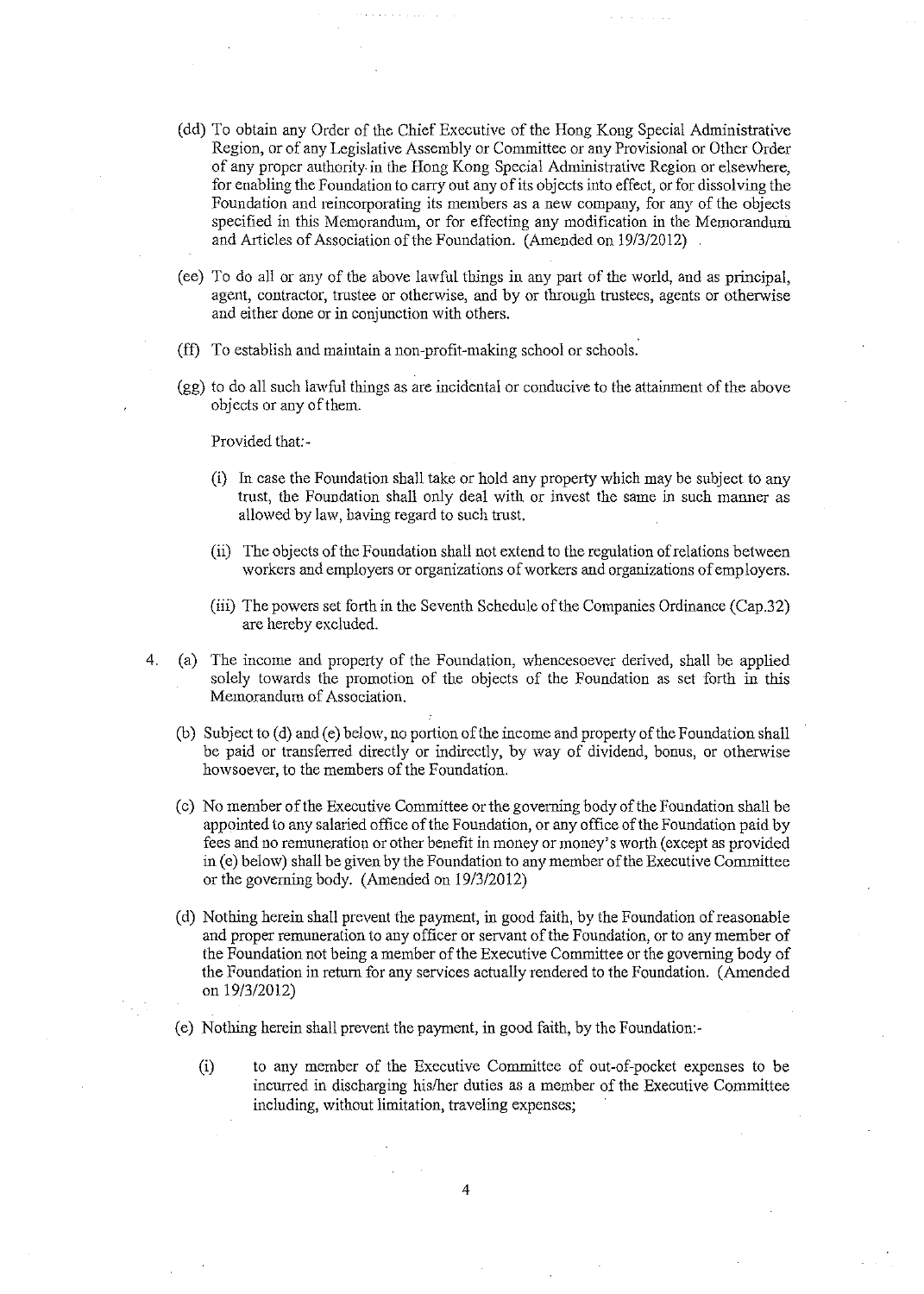- (ii) of interest on money lent by the member of the Foundation or its Executive Committee at a rate per year not exceeding 2 % above the prime rate prescribed for the time being by the Hong Kong and Shanghai Banking Corporation Limited for Hong Kong dollar loans;
- (iii) of reasonable and proper rent for premises demised or let by any member of the Foundation or of the Executive Committee;
- (iv) of remuneration or other benefit in money or money's worth for professional services rendered to the Foundation to body corporate or body incorporate in which a member of the Foundation or of the Executive Committee is interested solely by virtue of being a member of that body corporate or body incorporate by holding not more than one hundredth part of its capital or controlling not more than one hundredth part of its votes. (Amended on 19/3/2012)
- (f) No person shall be bound to account for any benefit he may receive in respect of any payment properly paid in accordance with (d) and (e) above.
- 5. The liability of the members is limited.
- 6. Every member of the Foundation undertakes to contribute to the assets of the Foundation, in the event of its being wound up while he is a member, or within one year after he ceases to be a member, for payment of the debts and liabilities of the Foundation contracted before he ceases to be a member, and of the costs, charges and expenses of winding up, and for the adjustment of the rights of contributories among themselves, such amount as may be required not exceeding HK.\$100.00.
- 7. If upon the winding up or dissolution of the Foundation there remains, after the satisfaction of all its debts and liabilities, any property whatsoever, the same shall not be paid to or distributed among the members of the Foundation but shall be given or transferred to some other institution or institutions having objects similar to the objects of the Foundation, and which shall prohibit the distribution of its or their income and property amongst its or their members to an extent at least as great as is imposed on the Foundation under or by virtue of Clause 4 hereof, such institution or institutions to be determined by the members of the Foundation at or before the time of dissolution and in default thereof by a Judge of the High Court of Hong Kong Special Administrative Region having jurisdiction in regard to charitable funds, and if and so far as effect cannot be given to the aforesaid provision then to some charitable objects.
- 8. True accounts shall be kept of the sums of money received and expended by the Foundation and the matter in respect of which such receipts and expenditure take place and of the property, credits and liabilities of the Foundation, and subject to any reasonable restrictions as to the time and manner of inspecting the same which may be imposed in accordance with the regulations of the Foundation for the time being, shall be open to the inspection of the members. Once at least in ever year, the accounts of the Foundation shall be examined and the correctness of the balance sheet ascertained by one or more properly authorized auditor or auditors.

*5*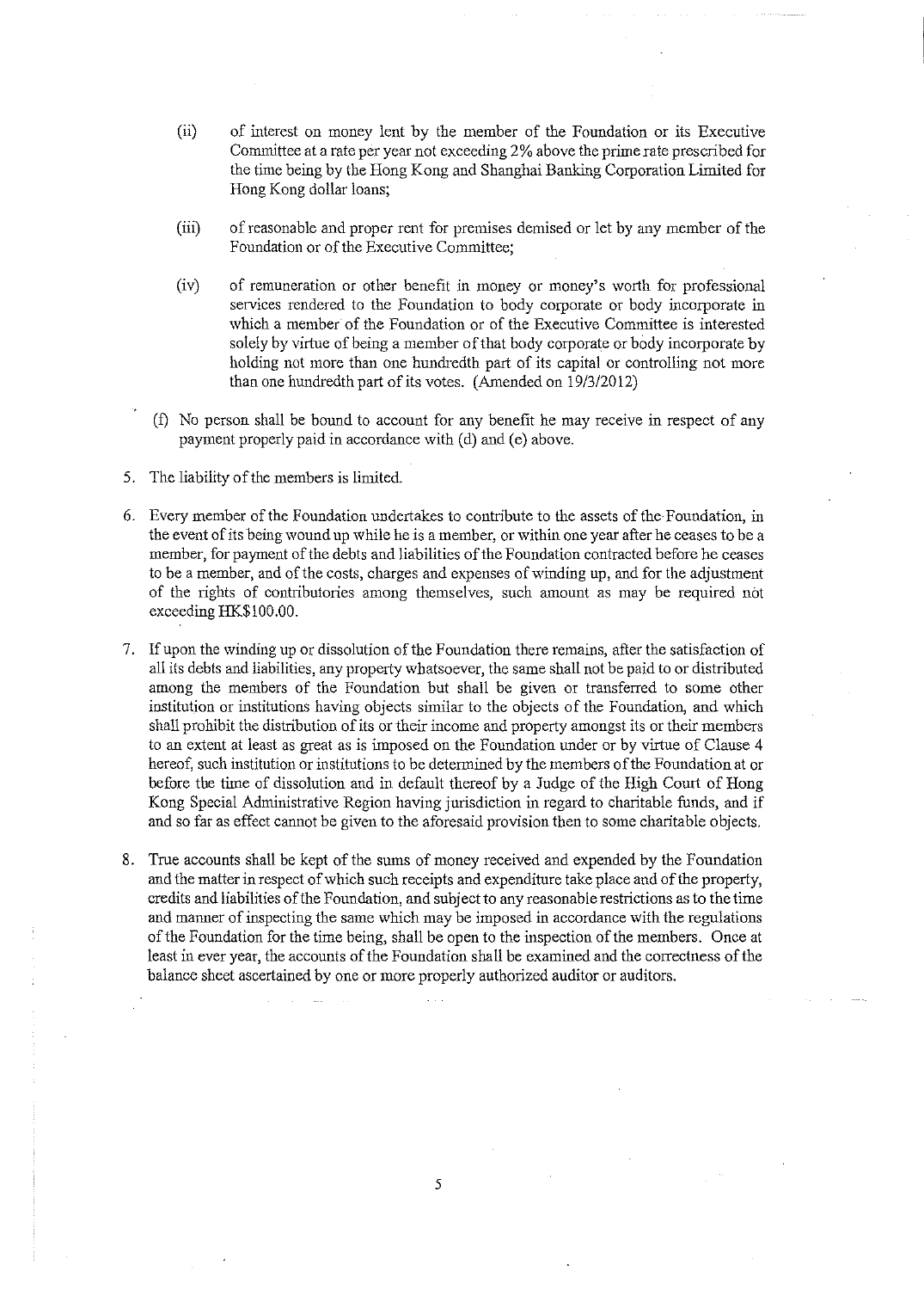WE, the several persons whose names, address and descriptions and hereto subscribed are desirous of being formed into a Company, in pursuance of this memorandum of Association:-

Names, Addresses and Descriptions of Founder Members (Sd.) TONG Yiu Kwong (唐耀光) Basement B, East Ocean Centre, 98 Granville Road, Kowloon, Hong Kong. Merchant (Sd.) YAN Wai Kiu (甄韋喬) 20/F., Park Building, 476 Castle Peak Road, Cheung Sha Wan, Kowloon Merchant

6

Dated the 22nd day of September 2008.

WITNESS to the above signatures:-

(Sd.) CHING Kwok-Ho, Samuel Solicitor, Hong Kong SAR. 12<sup>th</sup> Floor, New World Tower II, 18 Queen's Road Central, Hong Kong,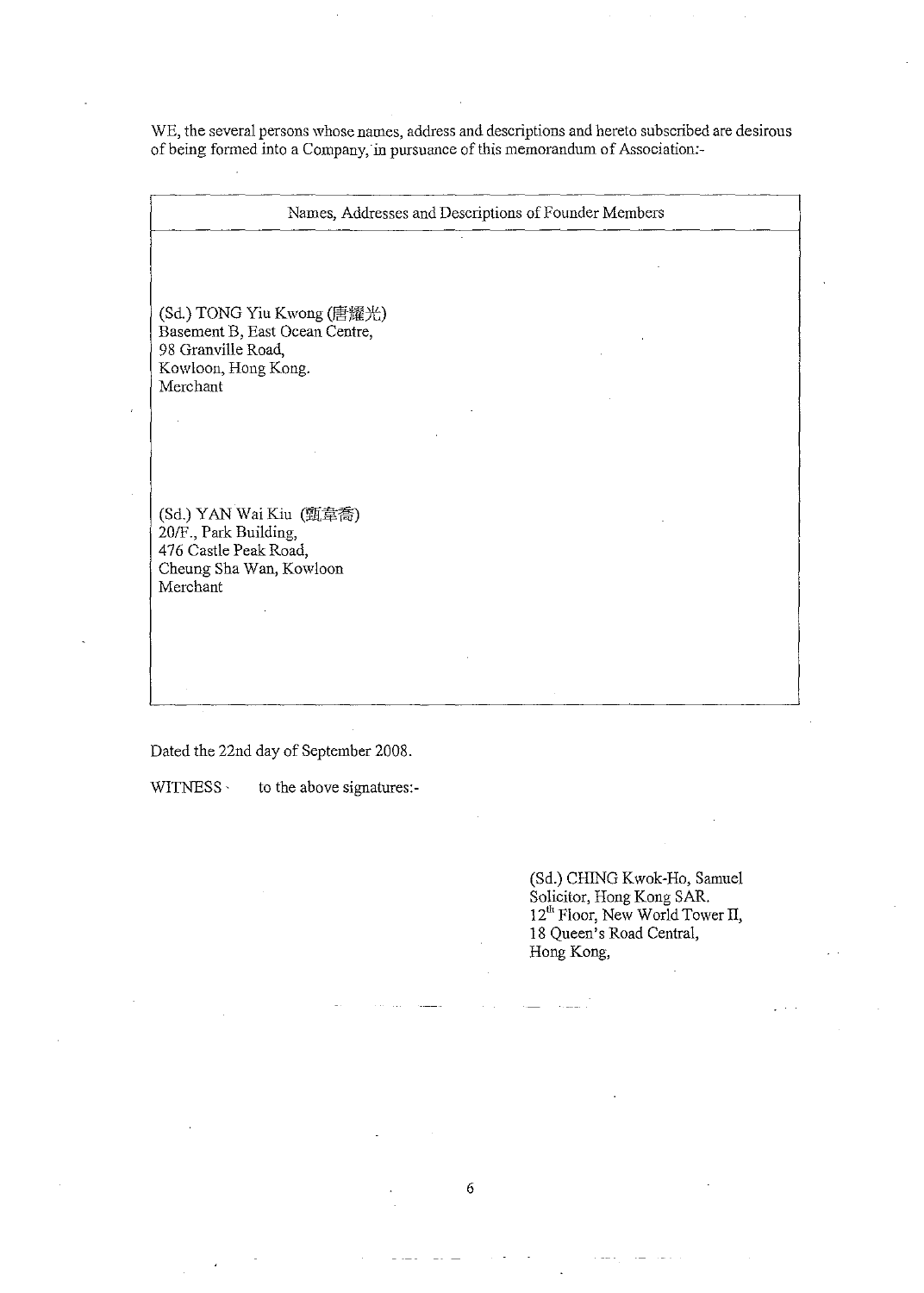#### **THE** COMPANIES ORDINANCE (CHAPTER 32)

## Company Limited by Guarantee And Not Having A Share Capital

ARTICLES OF ASSOCIATION (Amended by Special resolution passed on 19 March 2012)

### OF

## **V Q FOUNDATION LIMITED**  願景基金會有限公司

## **INTERPRETATION**

1. In these presents unless there be something in the subject or context inconsistent therewith, the following expressions have the meanings assigned to them respectively:-

"Foundation" means "V Q Foundation Limited 願景基金會有限公司". (Amended on 19/3/2012)

"Executive Committee" means the Executive Committee constituted by these Articles.

"Companies Ordinance" means the Companies Ordinance (Chapter 32) for the time being in force.

"Special Resoluation", "Ordinary Resolution" and "Extraodinary Resolution" have the meanings assigned thereto respectively by the Companies Ordinance, Cap.32. Section 116.

Words importing the masculine gender only also include the feminine and the neuter and vice versa and words importing the singular only also include the plural and vice versa.

### **MEMBERSHIP**

- 2. For the purposes of registration, the number of members of the Foundation is declared not to exceed ten thousand but the Executive Committee may from time to time register an increase of members.
- 3. (a) The members of the Foundation shall consist of all individuals, firms, companies, societies or institutions admitted to membership in accordance with these articles and entered on the Register of Members.
	- (b) Any member of the Foundation at the time of the adoption of these Articles having paid up the annual subscription shall be a member of the Foundation and admitted as such type of member as the Executive Committee shall decide pursuant to these Articles.

7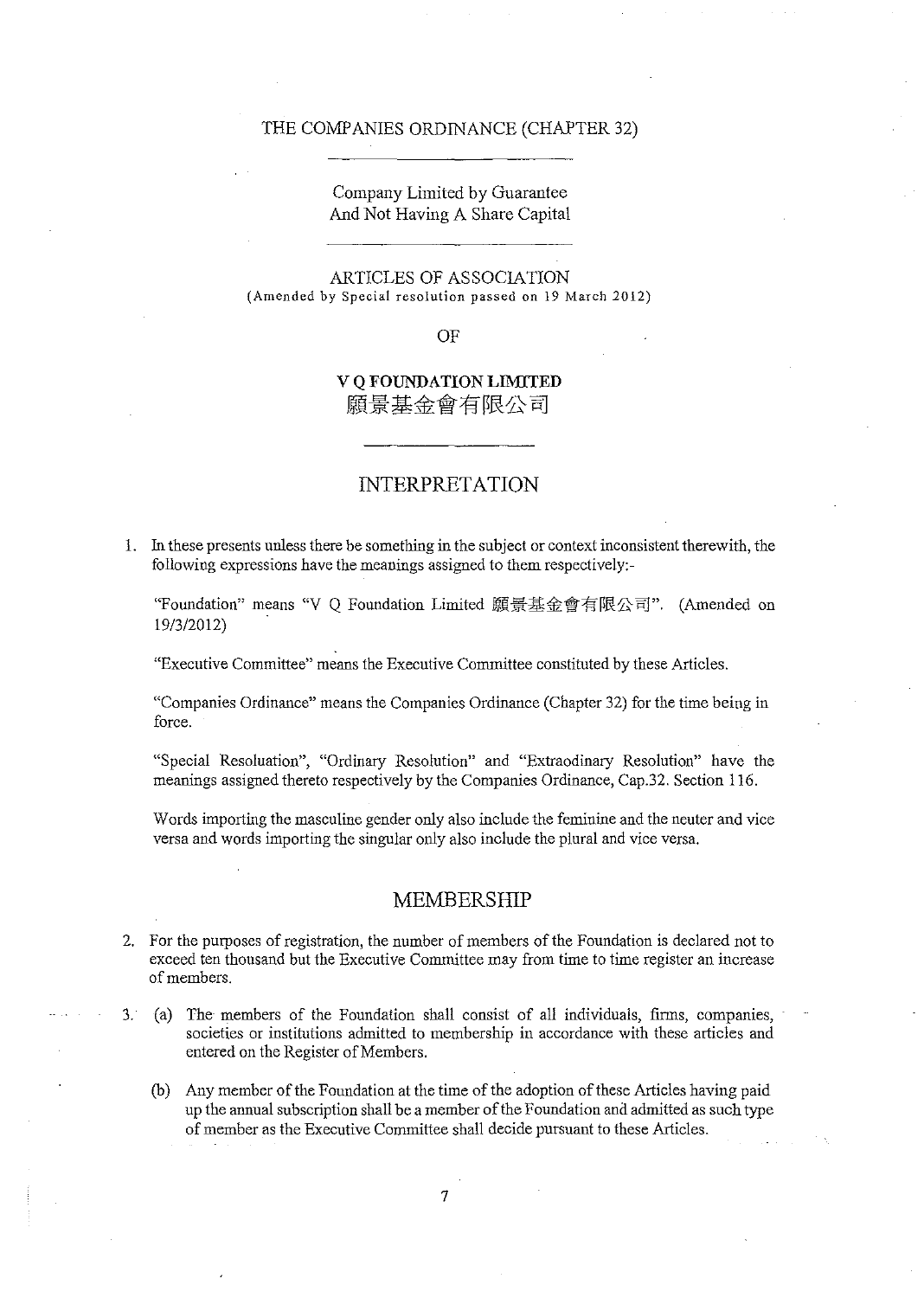- 4. There shall be four types of members of the Foundation, namely:-
	- (a) Ordinary Members.
	- (b) Institution Members.
	- (c) Voting Members.
	- (d) Honorary Members.

### Ordinary Member

5. Any individual person who is over the age of 16 years and of good character shall be eligible to apply to be admitted as an Ordinary Member of the Foundation,

#### Institution Member

6. Any firm or company whether incorporated or unincorporated or any institution, organization, club, society or association which is formed or established for educational community service, cultural and sports promotion or charitable purposes shall be eligible to apply to be admitted as an Institution Member of the Foundation.

#### Voting Member

7. The Founder Members herein shall become the first batch of Voting Members inrrnediately after the formation of the Company. After being 4 years as an Ordinary Member of Institution Member of the Foundation, such member may apply to the Executive Committee to become a Voting Member of the Foundation. Upon the approval of the Executive Committee and upon the payment of a prescribed fee of HK\$100, the Ordinary Member or Institution Member shall be admitted as a Voting Member of the Foundation.

#### Honorary Member

- 8. The Executive Committee may from time to time and at its discretion admit as an Honorary Member of the Foundation any person who has in the opinion of the Executive Committee rendered meritorious service to the Foundation or to the community. Such Honorary Member shall have no power or right to attend or vote at any meetings of the Foundation. No entrance fee or subscription of any kind is payable by such Honorary Member and he shall not be under any liability in the event of the Foundation being wound up.
- 9. All members shall agree to conform to the general policy of the Foundation, accept such reasonable responsibilities on behalf of the Foundation as may be assigned, an comply with such regulations and procedures as may be agreed upon from time to time for the guidance of members or in the normal conduct of the affairs of the Foundation.
- 10. Application for membership shall be made in writing to the Honorary Secretary and the application form must be countersigned by a nominating member. Admission of any member to the Foundation shall be by majority resolution of the Executive Committee, whose decision as to the eligibility of the applicant for membership shall be final.
- 11. A new Institution Member after having been elected to membership of the Foundation shall immediately nominate a representative to represent itself in the Foundation. Such representative shall be a senior executive of the firm, company or institution approved by a majority resolution of the Executive Committee and upon such approval shall be entitled to exercise the rights of membership on behalf of his firm, company or institution. The Executive Committee may at any time by a majority resolution require any Institution member to withdraw their current representative and nominate a new representative and until such new representative is nominated and approved by the Executive Committee in like manner as aforesaid, no person shall be entitled to exercise the membership rights of the firm, company or institution concerned. Any Institution Member nominating a new representative shall do so by

8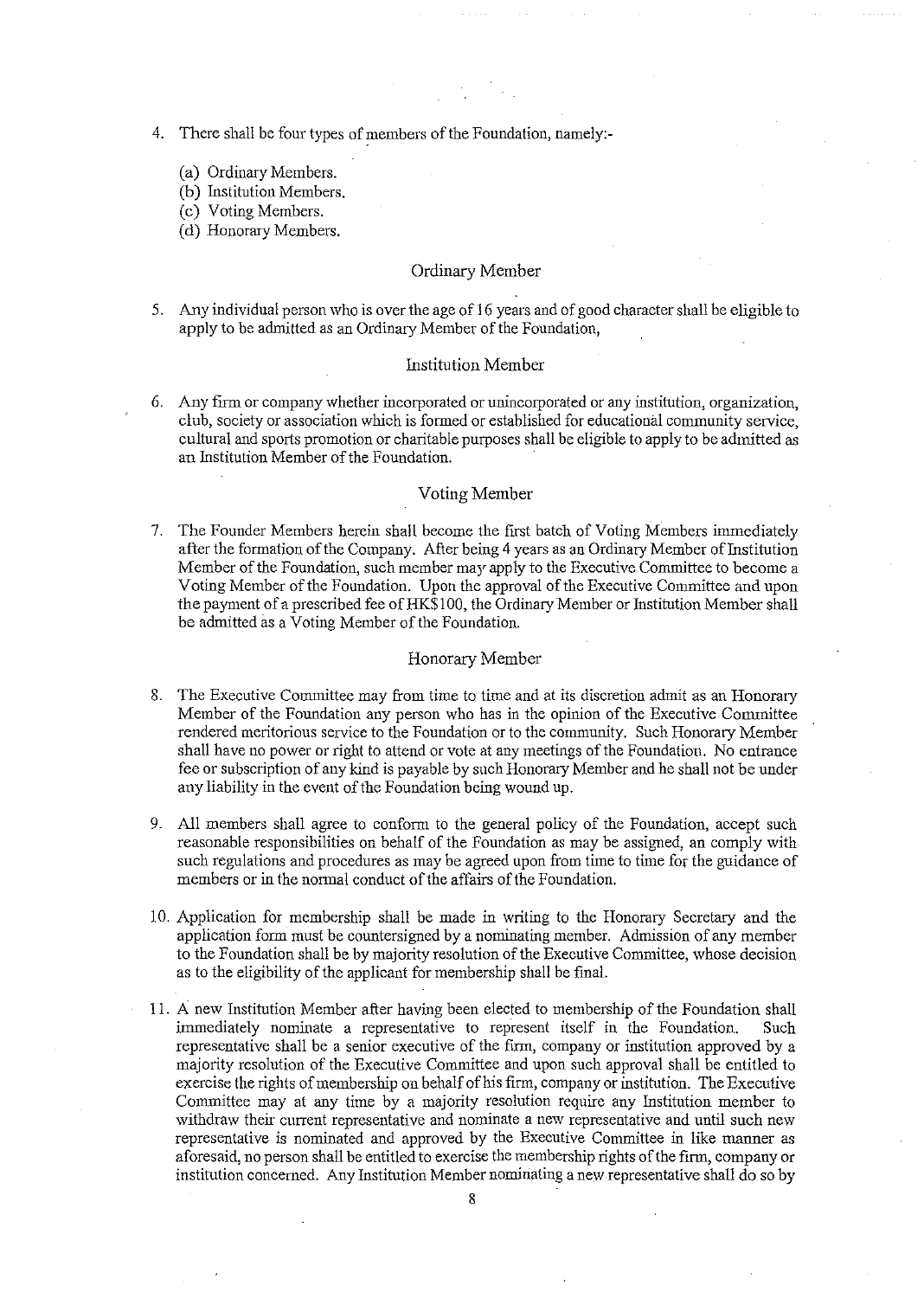written notice to the Foundation. Upon approval of the nomination in like manner as aforesaid by the Executive Committee, the substituted representative shall take the place of the previous representative,

## MEMBERSHIP SUBSCRIPTION

- 12. Each member shall pay such annual subscription as may from time to time be determined by the Foundation in general meetings. The annual subscription shall be payable in advance, i.e. on or before the first day of April in each year. Until the Foundation shall otherwise decide, the annual subscription of an Ordinary Member shall be HK\$100 and the annual subscription of an Institution Member shall be HK\$200.
- 13. Any member whose subscription is in arrears for six months shall cease to be a member of the Foundation.

### WITHDRAW AL FROM MEMBERSHIP

14. Any member wishing to retire from the Foundation must give one month's prior written notice to that effect to the Honorary Secretary. Any member failing to follow this procedure for retirement shall remain liable for continued payment of all subscription and other dues.

### EXPULSION OF MEMBERS

- 15. Any member who shall fail in the observance of any regulation of the Foundation or any regulation or order of the Executive Committee, or who shall in the judgment of the Executive Committee have been guilty of any act or practice or conduct calculated to bring discredit on the Foundation or to lower it status, may be excluded from the Foundation by a resolution of the Executive Committee at a special meeting called for that purpose. Such member shall have thirty days' notice sent to him to attend the aforementioned special meeting. Any member so excluded shall thereupon cease to be a member subject to the following Articles.
- 16. Any member excluded from the Foundation by the vote of the Executive Committee as in the last preceding Article may within seven days after having received notice of such exclusion appeal from the decision of the Executive Committee to a special meeting of the Foundation which shall thereupon be convened by the Executive Committee. A majority of not less than two-thirds of the members present at such special meeting shall have power to annul the exclusion or annul it subject to the performance of any conditions which the meeting shall think fit to impose.
- 17. Any member shall ipso facto cease to be a member of the Foundation:-
	- (a) Ifhe is adjudicated as bankrupt or being wound up or suspends payment or compounds with his creditors.
	- (b) Ifhe is found to be of unsound mind.
	- ( c) If his annual subscription is more than six months in arrears, or if he shall persistently neglect or refuse to pay any other monies which may be due form him to the Foundation; but he may be readmitted at any meeting of the Executive Committee by majority resolution, and on paying his subscription and all dues in arrears.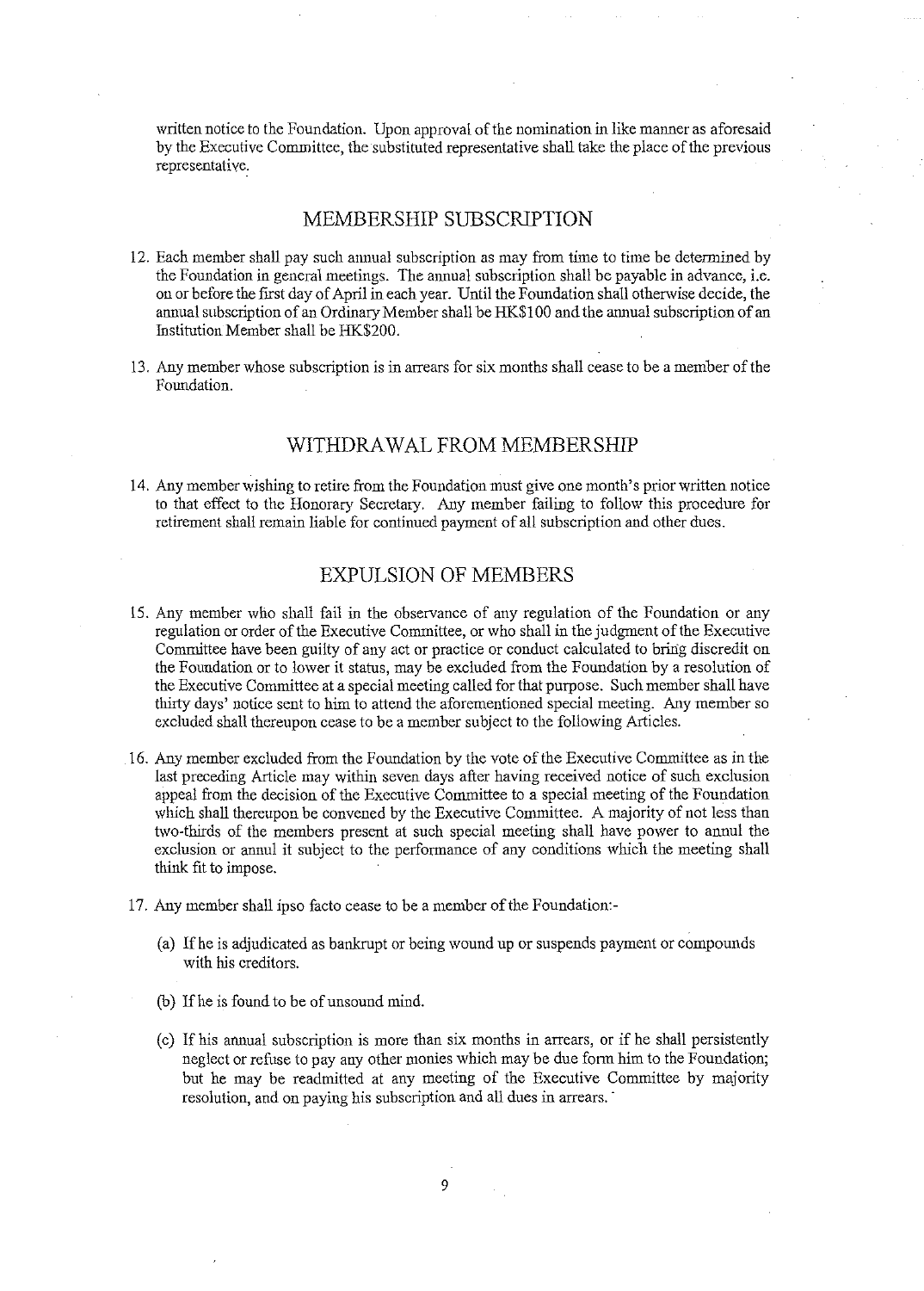- (d) Ifhe shall neglect or refuse to comply with any Articles of Association or any Bye-law of the Foundation after written notice sent to him by registered post by the Honorary Secretary on the instructions of the Executive Committee directing his attention to such neglect or refusal.
- 18. Any ex-member whose name has been removed from the Register of Members under Articles 16, 17 and 18 shall not be entitled to a refund of the unexpired portion (if any) of the subscription fee.

## **HONORARY ADVISER** .

19. The Executive Committee may at any time and from time to time appoint any person, who need not be a member of the Foundation, to be Honorary Adviser to the Foundation for a fixed term as the Executive Committee may decide. Such Honorary Advisers shall have no right to vote or elect or to be elected to the Executive Committee of the Foundation.

### **THE EXECUTIVE COMMITTEE**

20. The Executive Committee of the Foundation shall consist of Eight (8) elected Executive Committee members : a Chairman, 5 Vice-Chairmen, an Honorary Secretary and an Honorary Treasurer; and not less than Eight (8) nor more than Sixteen (16) elected Executive Committee members.

The election of the Executive Committee members of the Foundation shall, unless the Executive Committee decides otherwise, take place in the following manner:-

- (a) The first election shall be held at a special meeting conducted by the first batch of the Voting Members to be conducted as soon as practicable after the formation of the Company.
- (b) Thereafter, the election shall be held at the annnal general meeting of the Foundation,
- ( c) All Voting Members who shall have fully paid up all fees for the time being payable to the Foundation shall be entitled to vote and be elected as members of the Executive Committee.
- (d) The Chairman and the Honorary Secretary of the Foundation shall make all necessary arrangements for the election.
- ( e) The nomination of candidates for election to the membership of the Executive Committee shall be in writing signed by 1 proposer and 1 seconder who shall be Voting Members of the Foundation and shall reach the Honorary Secretary of the Foundation at the appointed time. The nominated candidate should inform the Honorary Secretary of his willingness to stand for election at lease 2 days before the commencement of the annual general meeting during which the election shall take place.
- (f) Proceedings at the annual general meeting shall apply to the election meeting in so far as they are not contrary to express provisions of the relevant Articles herein relating to the election meeting.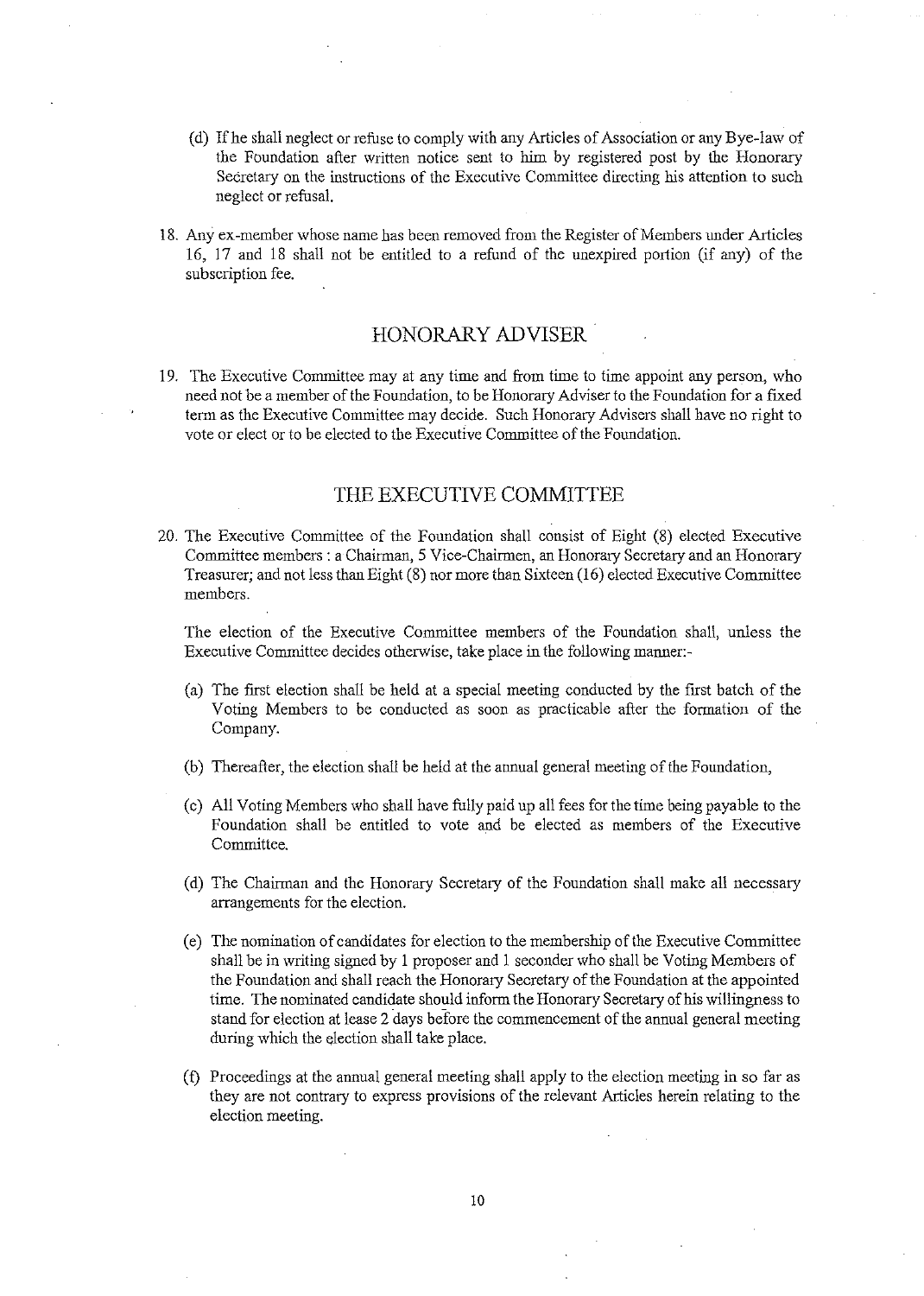- 21. The Executive Committee members shall be elected for two years. Half of the Executive Committee members shall retire each year, but shall be eligible for re-election. A member who has been elected to fill a casual vacancy shall be qualified for re-election for a further period of two years at the immediate following annual general meeting.
- 22. In addition to Executive Committee members selected as aforesaid, the immediate past Chairman shall serve as ex-officio Executive Conunittee member for a period of two years.
- 23. The Executive Committee may at any time and from time to time invite representatives from government departments and other institutions which need not be members of the Foundation to be advisers of the Executive Committee to attend and speak at its meeting but not to vote thereat.

## POWER OF THE EXECUTIVE COMMITTEE

- 24. The management of the operations and the affairs of the Foundation shall be vested in the Executive Committee and the Executive Committee may exercise all the powers conferred upon it by the Memorandum aud Articles of Association and shall have power to make such rules and regulations for the management of the Foundation and may appoint sub-committees or form special interest groups or working parties for special purposes with such powers as it may prescribe. (Amended on 19/3/2012)
- 25. Without prejudice to the general powers contained in the preceding clause and in these Articles, the Executive Committee shall in furtherance of the objects of the Foundation have power:-
	- (a) to acquire by purchase or otherwise, any property, rights or privileges, capable of being validly acquired by the Foundation and to settle the consideration, terms and conditions.
	- (b) to bring and prosecute, and to defend and legal or other proceedings, to compromise, settle, abandon or refer to arbitration any such proceedings or any claim by or against the Foundation.
	- (c) to invest or otherwise deal with the monies of the Foundation not immediately required upon such securities and in such reasonable and prudent manner as they may think fit, and from time to time to vary or realize such investment.
	- (d) to raise or borrow any monies required forthe objects of the Foundation upon such terms and on such securities as may be determined and to secure the repayment of or raise any such sum or sums as aforesaid by mortgage or charge upon the whole or any part of the property and assets of the Foundation. (Amended on 19/3/2012)
	- ( e) from time to time to make, vary and repeal Bye-laws for the regulation of the affairs of the Foundation, its members and staff.
	- (f) to make, fulfil!, rescind, modify, or vary any contact and to do all such lawful acts and things as they may think expedient for the purposes of the Foundation.
	- (g) to pay all costs, charges and expenses of and incidental to the carrying out of the objects for which the Foundation is established.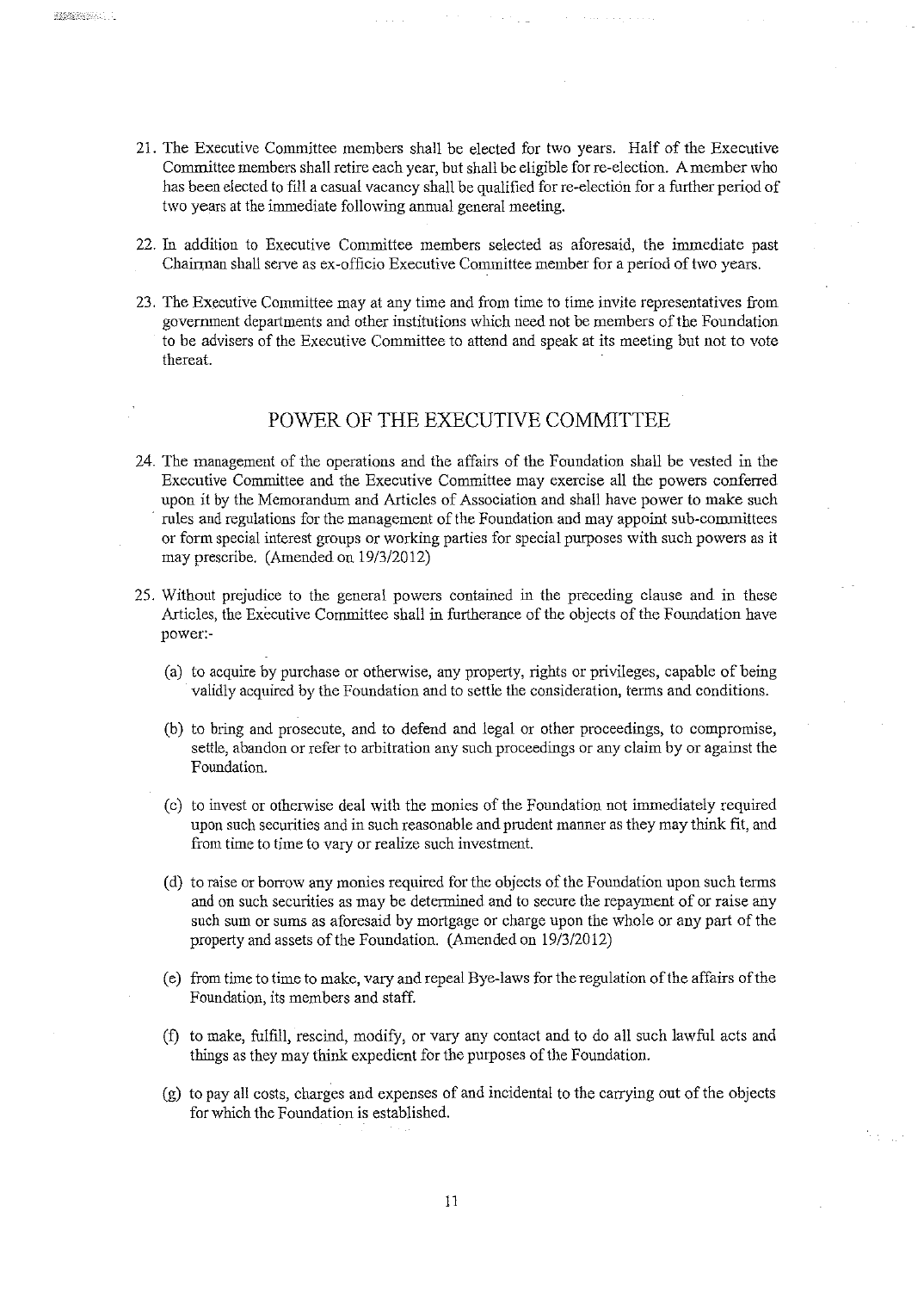- (h) Subject to Clause 4 of the Memorandum of Association, to appoint, suspend and remove all staff of the Foundation and to fix their remuneration and determine their duties. (Amended on 19/3/2012)
- 26. Subject to Clause 4 of the Memorandum of Association, the Executive Committee may at its discretion appoint or dismiss or suspend any employee on such terms and conditions as it may think fit. (Amended on 19/3/2012)
- 27. The Chairman shall act as the representative of the Foundation in all its external affairs and shall full executive powers in conducting the operations of the Foundation. The Chairman shall sign all papers in the name of the Foundation and preside at all general meeting, extraordinary general meetings and Executive Committee meetings. The Vice-Chairmen shall assist the Chainnan in the dispatch of all operations and affairs of the Foundation, and in case of the Chairman being absent for any season, the Vice-Chairmen shall elect among themselves one of them to deputize for the Chairman. (Amended on 19/3/2012)
- 28. The Honorary Secretary shall be responsible for the general conduct of the correspondence and operations of the Foundation; the drafting of agenda, minutes of the proceedings of all meetings of the Foundation and of its committees and groups, the preparation and circulation to Executive Committee members within, if possible, a fortnight of each regular meeting of the Executive Committee, of a report of the operations transacted at the meeting, and the keeping of all books, documents, records and papers. (Amended on 19/3/2012)
- 29. The Honorary Treasurer shall be responsible for (i) the collection of all subscriptions, donations or other monies due to the Foundation and the payment of the same into the Foundation's bank account or accounts; (ii) the making of any disbursements approved by the Executive Committee; (iii) the preparation of the statement of accounts and Balance Sheet for submission to the annual general meeting; and (iv) the keeping of accouuts and vouchers, with a statement in such form as the Executive Committee may from time to time determine of the finances of the Foundation.

## EXECUTIVE COMMITTEE MEMBERS VACANCIES

30. The Executive Committee shall have power to fill any casual vacancy among the members of the Executive Committee and a member so chosen shall retire at the time when his predecessor would have retired.

## EXECUTIVE COMMITTEE MEETINGS

- 31. The Executive Committee shall meet monthly or as it may determine.
- 32. (a) One-third of the member of Executive Committee members must be personally present to form a quorum for Executive Committee meetings. At all meetings of the Executive Committee, each member shall have one vote. In case of a tie, the Chairman shall have a second or casting vote. (Amended on 19/3/2012)
	- (b) An Executive Committee member who is in any way, directly or indirectly, interested in a contract or proposed contract with the Foundation shall, if his interest in such contract or proposed contract is material, declare the nature of his interest at the earliest meeting at which it is practicable for him or do so. (Added on 19/3/2012)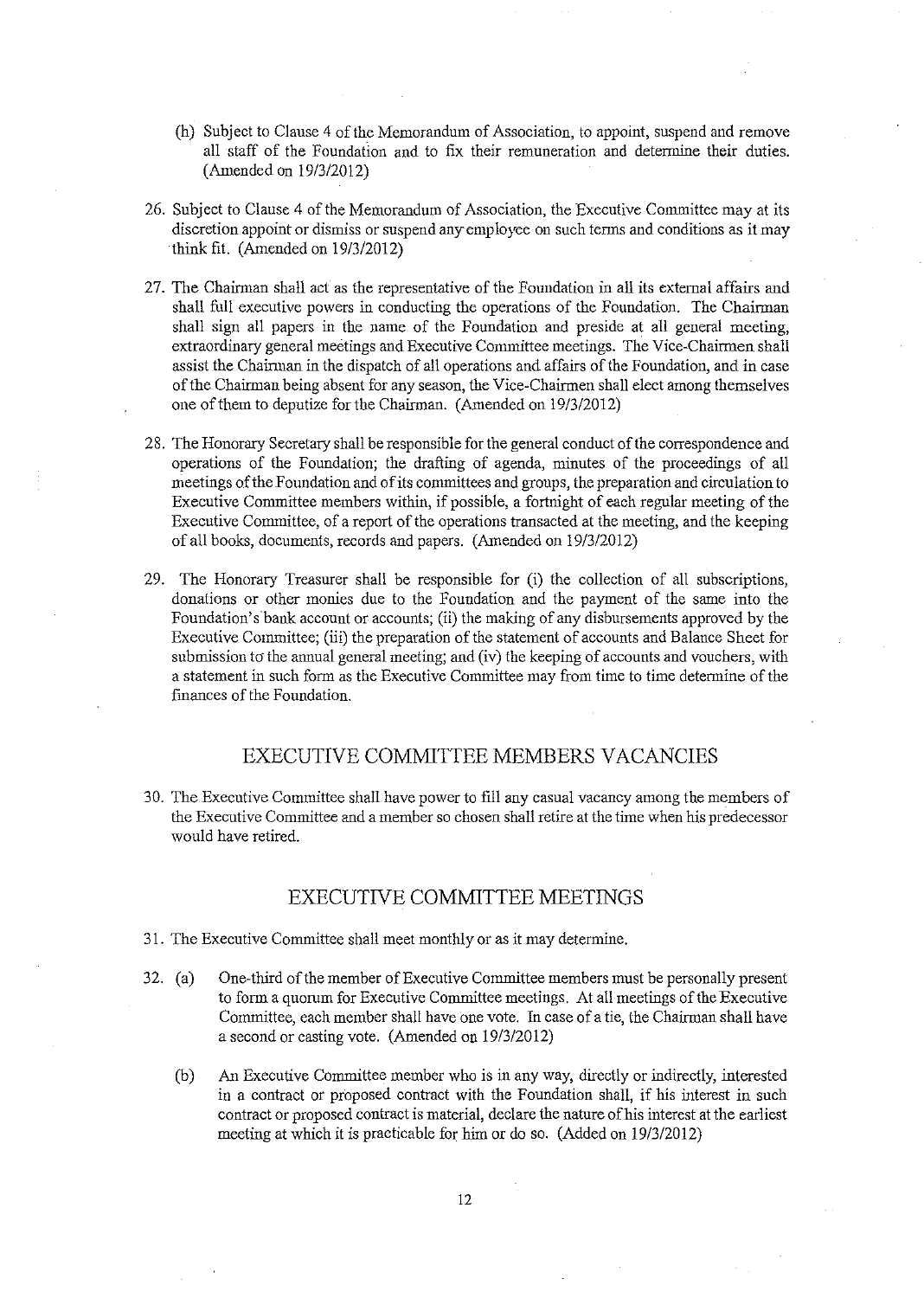- (c) An Executive Committee member shall not be entitled to vote in respect of any contract or arrangement in which he/she is interested or upon any matter arising therefrom. (Added on 19/3/2012)
- 33. The record and minutes of the proceedings of every meeting of the Executive Committee shall be signed by the Chainnan of the Meeting and by the Honorary Secretary as soon as convenient after such meeting. No minutes shall be made public without an order of the Executive Committee and no records of the Foundation shall be made public without an order or authorization of the Executive Committee.
- 34. A special meeting of the Executive Committee may be called at any time on the authority of the Chairman, or in the Chairman's absence, of any 2 Vice-Chairmen.
- 35. Any member of the Executive Committee absent from and umepresented at four consecutive meetings of the Executive Committee without either a leave of absence granted by resolution of the Executive Committee or an explanation satisfactory to the Chainnan shall be deemed to have resigned his membership of the Executive Committee and the Executive Committee may proceed forthwith to fill the vacancy so created.
- 36. All decisions made by a meeting of the Executive Committee or of a sub-committee, or by any person acting as an Executive Committee member shall, notwithstanding that it be afterwards discovered that there was some defect in the appointment of any such Executive Committee member, or persons acting as aforesaid or that they or any of them were disqualified, be as valid as if every such person had been duly appointed and was qualified to be an Executive Committee members.

## DISQUALIFICATION OF EXECUTIVE COMMITTEE MEMBERS

- 37. The office of a member of the Executive Committee shall be vacated:-
	- (a) If a receiving order is made against him or he makes any arrangement or composition with his creditors.
	- (b) If he becomes of unsound mind.
	- (c) Ifhe is convicted of any criminal offence which involves the issue of dishonesty.

### SUB-COMMITTEES

38. The Executive Committee shall appoint such sub-corrunittees as may be deemed necessary for the purpose of dealing with specific departments of the work of the Foundation.

All such sub-committees shall report to the Executive Committee and shall act under the authority of the Executive Committee and be subject to its approval. The members of the Executive Committee shall be ex-officio members of all such sub-committees.

(a) A sub-committee shall consist of 3 to 9 members apart from the ex-officio members but shall have power to add to its number to serve thereon during .the consideration of any special subject any person who may be able to give expert or other special information on that subject.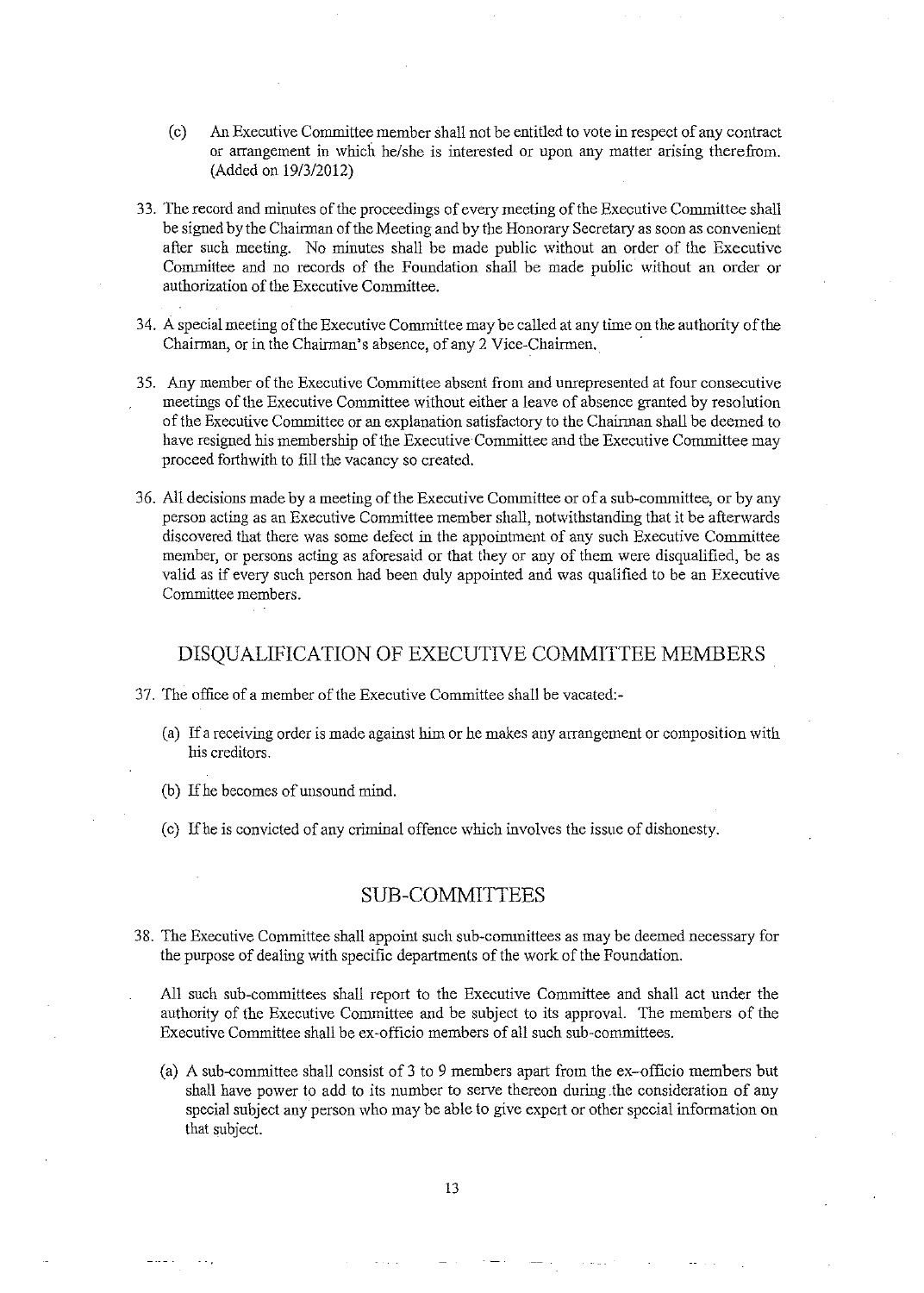- (b) All acts of a sub-committee shall be valid provided they are carried out within the delegated powers of the sub-committee and unless and until they are declared invalid by the Executive Committee. The sub-committee shall not be entitled to incur any expenses, other than normal expenses arising in the normal course of its delegated powers, without the approval of the Executive Committee.
- ( c) The Executive Committee shall have power of dissolve or to reconstitute, or order the reconstitution of any sub-committee.
- ( d) All communications shall be received and answered through the Chairman or the Vice-Chairmen or the Honorary Secretary. The Chairman or the Vice-Chairmen shall have power to refer to a sub-committee all communications and other matters which require consideration or investigation prior to their being submitted to the Executive Committee.
- ( e) A sub-committee shall meet at the call of its chairman.
- (f) A sub-committee shall report their proceedings and recommendations to the Executive Committee when required by the Executive Committee for approval and confirmation.
- (g) A sub-committee shall determine its own quorum and in the absence of such determination a majority of its members shall constitute a quorum.
- (h) The record and minutes of the proceedings of every meeting of a sub-committee shall be signed by the chairman thereof as soon as convenient after such meeting and until signed shall be open to the inspection of the members of the sub-committee or the Executive Committee, whether present at the meeting or not.

### GENERAL MEETINGS

- 39. An annual general meeting of the Foundation shall be held once in each year and not more than fifteen months shall elapse between the date of one general meeting and that of the next. The annual general meeting shall be held at such time and place as the Executive Committee may appoint. Not less than fourteen days before the annual general meeting, a notice together with an agenda setting out the business to be discussed shall be circulated to all members by the Honorary Secretary.
- 40. The business of the annual general meeting shall include:-
	- (a) The election of members to the Executive Committee in place of those retiring and the election of additional Executive Committee members, it any, or to fill any casual vacancies that may exist at the date of the annual general meeting.
	- (b) The submission for approval of (i) a report by the Executive Committee of the work of the Foundation in the last year, and (ii) an audited statement of accounts for the past year.
	- (c) The election of an auditor.
	- ( d) Such matters as the Executive Committee may wish to raise for discussion by the members, and resolutions pertaining thereto.
	- ( e) Such matters of general interest as may be raised by a member of the Foundation by notice given to the Honorary Secretary at least seven days before the meeting.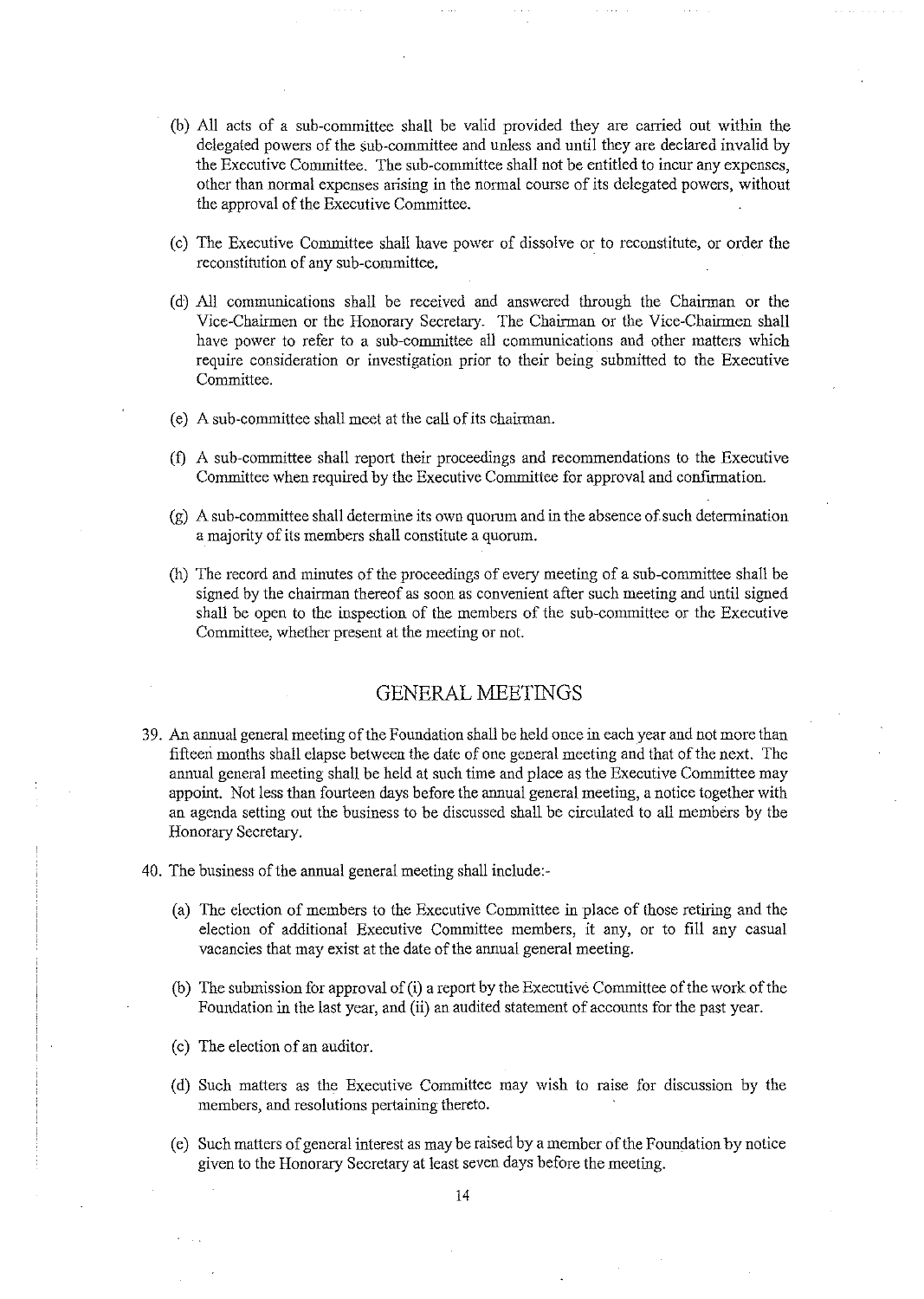- (f) Only the Voting Members are eligible to vote at the annual general meetings.
- 41. (a) On the receipt by the Chairman or Honorary Secretary of a written requisition, signed by or on behalf ofnot less than ten (10) members of the Foundation or by a member expelled under Article 14, the Executive Committee shall call an extraordinary general meeting. Such an extraordinary general meeting shall take place within thirty days of the receipt of the requisition, and not less than seven days' notice shall be given to all members. In case of a Special Resolution being proposed, 21 days' notice shall be given. The notice shall state specifically the nature of the business to be considered and the resolutions to be proposed. No other business shall be entertained.
	- (b) The Executive Committee may at any time direct an extraordinary general meeting to be called.
	- ( d) The place and time of extraordinary general meetings shall be decided by the Chairman, or in his absence by any 2 Vice-Chairmen.
- 42. The accidental omission to give notice of a meeting to, or the non-receipt of such notice by, any members shall not invalidate any resolution passed at any meeting.

## PROCEEDINGS OF GENERAL MEETINGS

- 43. One-third of the total number of Voting Members or Members' representatives, personally present and each entitled to vote in accordance with the preceding Article, shall form a quorum of a general meeting. Resolutions of extraordinary general meetings or annual general meetings that concern an appeal under Article 15 or an action under Article 50 must be approved by at least two-thirds of the Voting Members present and voting.
- 44. All general meetings of the Foundation shall be presided over by the Chairman or in his absence a Vice-Chairman who has been elected among the Vice-Chairmen present, and in their absence the meeting shall elect a chairman. The chairman presiding at any general meeting shall have an original and also a casting vote.
- 45. No resolution of an annual general meeting or of an extraordinary general meeting shall be rescinded except by an extraordinary general meeting convened for that purpose or be the next annual general meeting.
- 46. Decisions shall be determined by the majority on a show of hands, or by secret ballot of the Voting Members present at any general meeting, each Voting Member being entitled to one vote only.
- 47. All members other than Voting Members are entitled to receive notices of the general meetings and to attend such general meetings, but are not entitled to vote at the meetings.

## AFFILIATION

48. The Executive Committee shall have power to arrange affiliation with kindred associations, after such affiliation has been submitted to an annual general meeting or a special general meeting of the Foundation and approved by at least two-thirds of the Voting Members present and voting.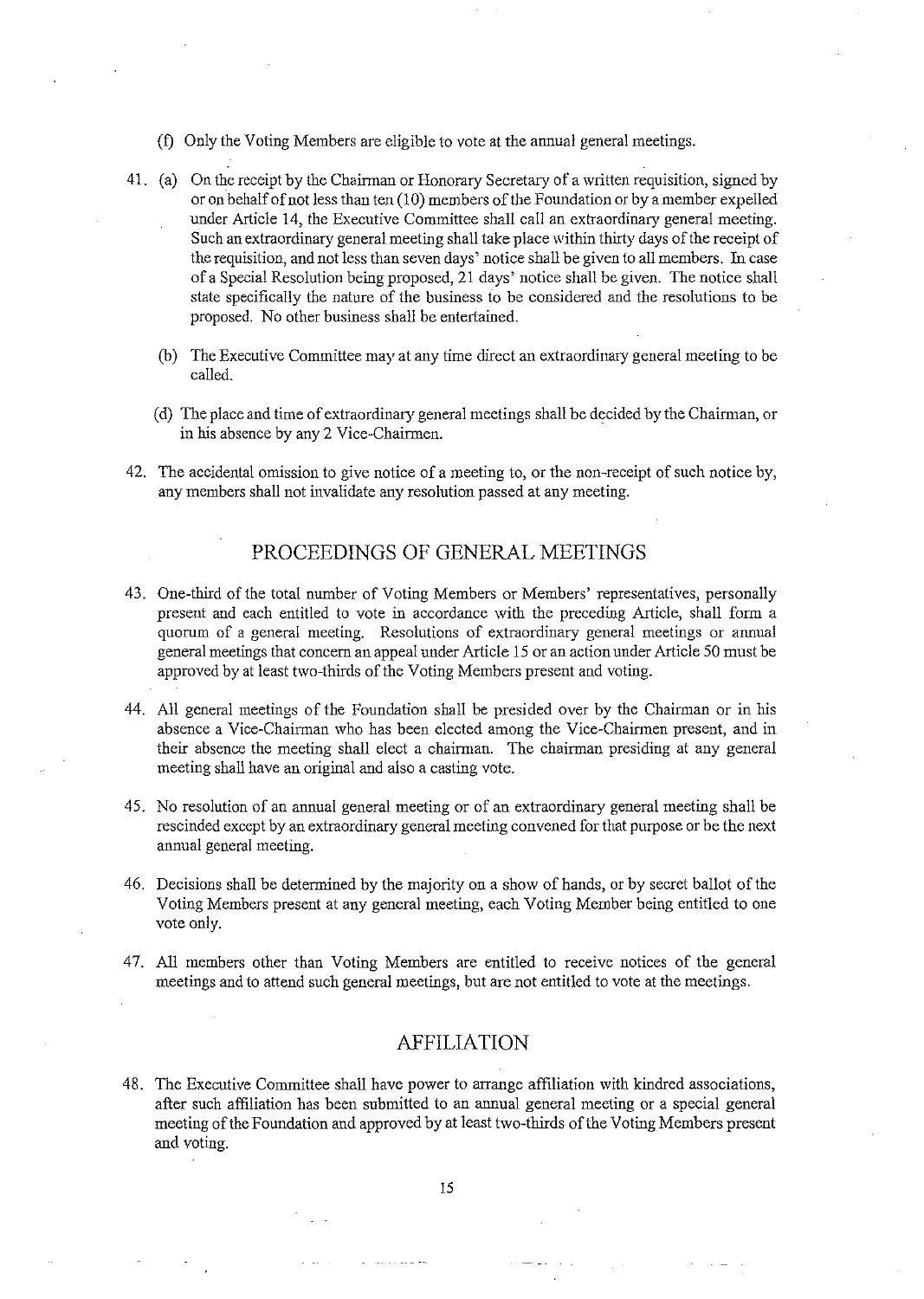## MA TIERS NOT DEALT WITH IN THESE ARTICLES

49. The decision of the Executive Committee shall, in all matters not definitely provided for by the foregoing Articles of Association, be final and conclusive.

## SEAL

50. The Executive Committee shall provide for the safe custody of the common seal of the Foundation and such seal shall not be used except by the authority of a resolution of the Executive Committee and in the presence of not less than two members of the Executive Committee who shall sign every instrument to which such seal is affixed and every such instrument shall be duly recorded by the Honorary Secretary or some other person appointed by the Executive Committee and such attestation shall be sufficient evidence of the authority to affix such seal.

### FINANCIAL YEAR

51. The financial year of the Foundation shall be from  $1<sup>st</sup>$  April to  $31<sup>st</sup>$  March of the year following.

### **CHEQUES**

52. All cheques shall be signed jointly by the Chairman or any Vice-Chairmen and countersigned by the Honorary Treasurer of the Foundation, or as resolved by the Executive Committee.

### AUDIT

53. There shall be an auditor who shall be a public accountant and not a member. The auditor shall be appointed at the annual general meeting and shall go out of office following the next annual general meeting unless he is re-appointed.

### ACCOUNTS

54. The books of the Foundation shall be audited by the appointed auditors, and a certified statement of accounts shall be placed before the members at each annual general meeting.

### NOTICES

- 55. Any notice sent by post in a prepaid letter shall be deemed to have been served at the time when the letter containing the same would be delivered in the ordinary course of the post and in proving such service it shall be sufficient to prove that the letter containing the notice was properly addressed and posted. But the accidental omission to give or the non-receipt of such notice shall not invalidate the proceedings of any meeting held in pursuance of such notice.
- 56. No member who has omitted to give his address for registration shall be entitled to receive any notice from the Foundation.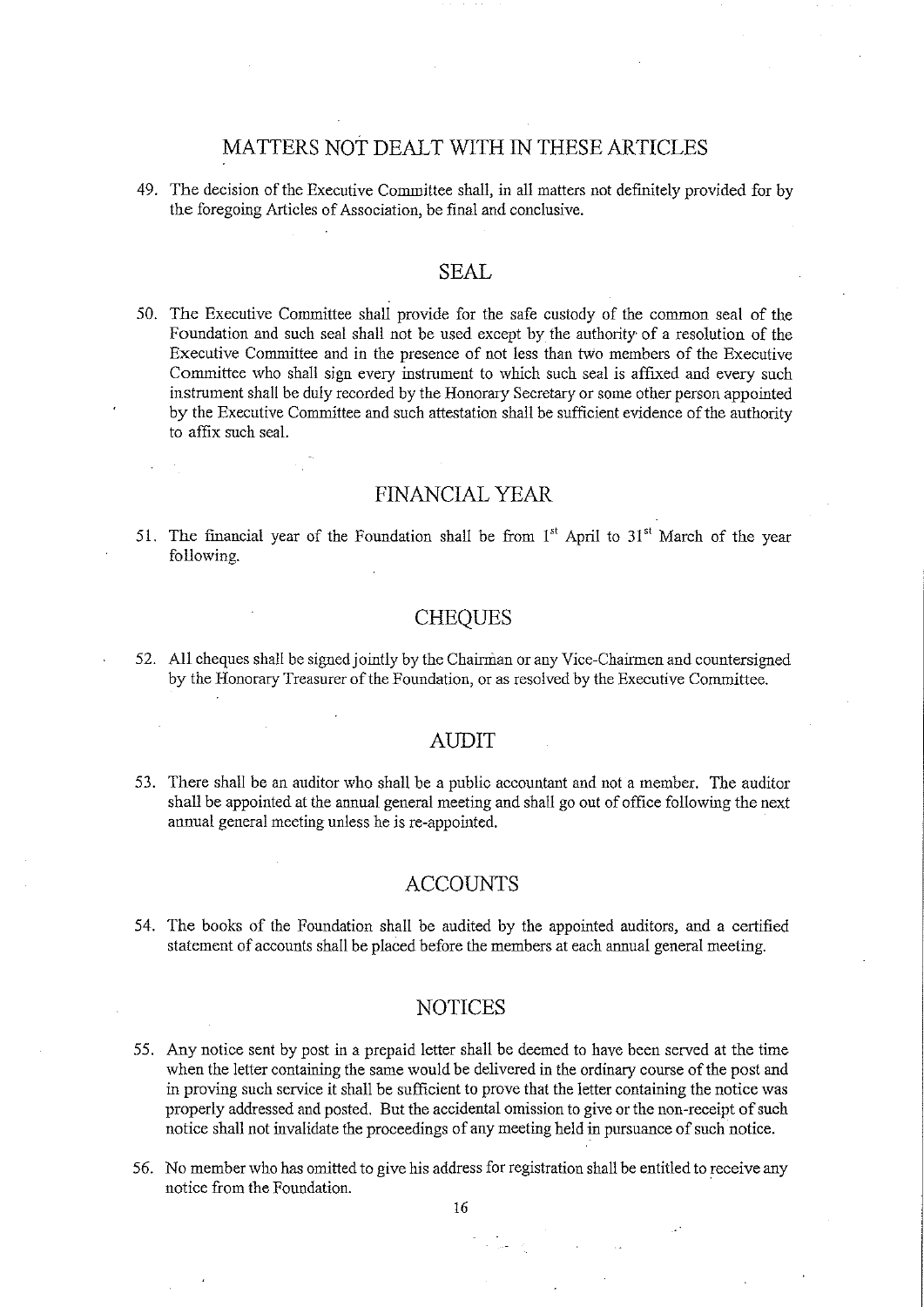### BYE-LAWS

57. The Executive Committee shall have power from time to time to make such Bye-laws as may be necessary for the furtherance of the purposes for which the Foundation is established, the appointment of and orderly and efficient conduct of their own proceedings and the proceedings of the general meeting of the Fouudation, the conduct of arbitrations, the regulation of the various sub-committees or groups of the Foundation and the carrying on the general business of the Foundation provided they are not inconsistent with the terms of the Memorandum of Association or these Articles. The Executive Committee may at any time, and from time to time, make, revoke or alter any of the said Bye-laws provided that this Article shall not authorize the making, revoking or altering of any Bye-law without a special resolution if it would amount to an alteration of or addition to the Articles as could· not otherwise be made without a special resolution.

### ALTERATION OF ARTICLES

58. Any of these regulations or Articles of Association may be altered, added to or removed and new regulations made to the exclusion of or in addition to all or any of the regulations of the Foundation by means of special resolutions at an annual general meeting or at an extraordinary general meeting convened for that purpose.

### WINDING-UP

59. The provisions of Clause 7 of the Memorandum of Association relating to the winding-up or dissolution of the Foundation shall have effect and be observed as if the same were repeated in these Articles. No resolution for the voluntary winding-up of the Foundation shall be effective unless passed by a majority of not less than three-fourths of such Voting Members entitled to vote in person at a general meeting.